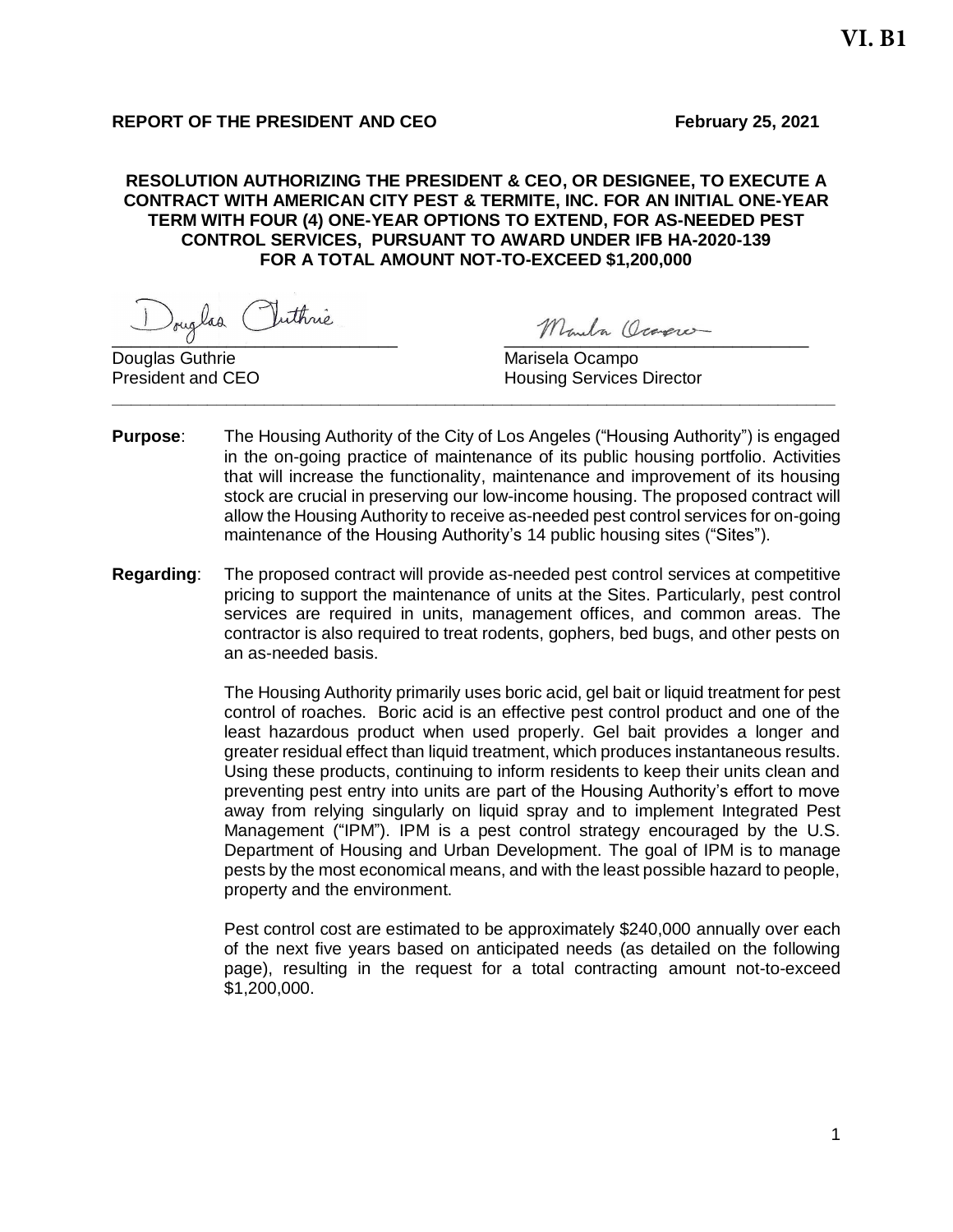| <b>Pest Control</b>                                   | <b>Approx. Yearly Cost</b> |
|-------------------------------------------------------|----------------------------|
| <b>Treatment for Roaches</b>                          | \$92,000                   |
| Additional Treatment for Roach-Infested Units ~ 35%   | \$33,000                   |
| Additional Services: Rodents, Gophers, Bed Bugs, etc. | \$115,000                  |
| <b>Annual Total:</b>                                  | \$240,000                  |
| Total Amount Not-to-Exceed (\$240,000 x 5 yrs)        | \$1,200,000                |

#### **Procurement:**

On December 2, 2020, the Housing Authority issued Invitation for Bid ("IFB") No. HA-2020-139, to solicit as-needed pest control services. The Scope of Work requires all work to be performed according to the State of California Department of Pesticide Regulation-Structural Pest Control Act, the material manufacturers' recommendations, industry standards, and to the satisfaction of the Housing Authority.

The IFB was advertised on the City of Los Angeles' Business Assistance Virtual Network ("LA-BAVN") website and twenty-nine (29) vendors viewed the IFB. In addition, a notice of the IFB was emailed to fourteen (14) additional vendors from a list provided by the Housing Services Department. A detailed summary and background information of the procurement is provided in Attachment 2 (Summary of Outreach Activities).

The bid form allowed bidders to provide a unit price to treat household pests at each housing unit, management offices and community centers, which are all services annually required at each Site. Bed bugs, rodent treatments for rats, gophers, wasps and termites are additional services to be available on an asneeded basis. Depending on the Site, the need for these additional services varies.

The following two (2) bids were received by the submittal deadline of January 5, 2021:

| <b>Company Name</b>                       | <b>Total Bid Price</b> |
|-------------------------------------------|------------------------|
| American City Pest & Termite, Inc.        | \$464,905.80           |
| Intergrated Pest Control Management, Inc. | \$1,178,843.00         |

The significant difference between the two bids is attributable to American City Pest & Termite Inc.'s \$14.00 per unit price versus Intergrated Pest Control Management, Inc.'s \$35.90 per unit price to treat each housing unit. Based on inquiries of two other Housing Authorities within large metropolitan areas in California, their cost for pest control range between \$13.33 to \$19.33 per unit. Currently, the Housing Authority's pays \$14.17 per unit. American City Pest & Termite Inc. is the Housing Authority's incumbent vendor. This price data suggests that American City Pest & Termite Inc.'s bid is reasonable and within industry standards. The bid is also within 6% of the Housing Authority's Independent Cost Estimate ("ICE"). Moreover, Intergrated Pest Control Management, Inc. did not meet the minimum work experience requirement of 5-years as provided under the IFB, thereby suggesting that their bid may have been overstated due to a lack of experience and/or familiarity with such work.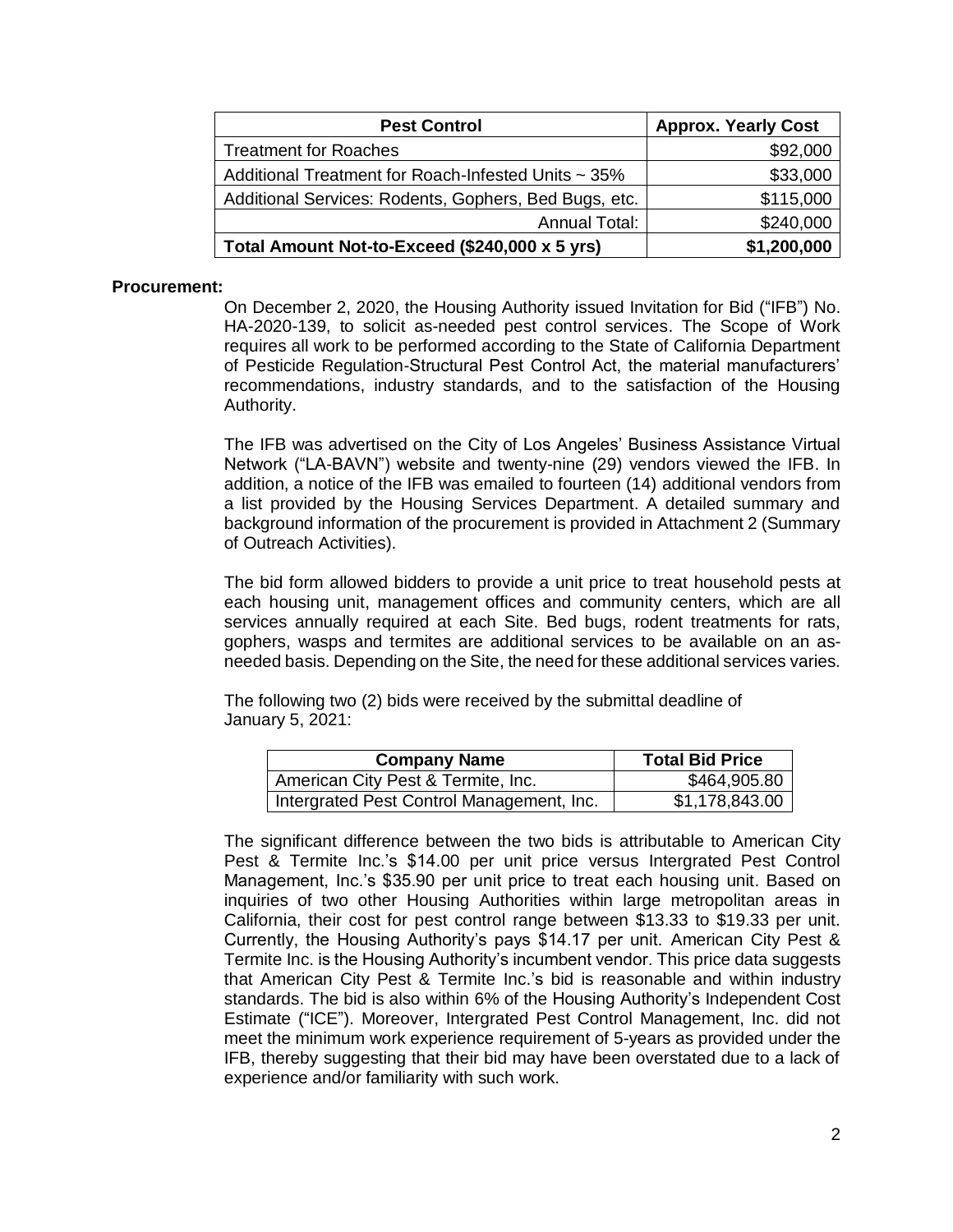# **Vision Plan: PLACE Strategy #1: Stabilize the physical and financial viability of the conventional public housing portfolio**

The public housing portfolio has been undergoing modernization and redevelopment efforts in order to sustain and add to the existing housing stock. Most of the Sites were built in the 1940's and 1950's and require numerous capital repairs and improvements. The Housing Authority's maintenance staff requires pest control service for site maintenance and improvement projects on an asneeded basis.

#### **PLACE Strategy #9: Manage capital resources and reserves to sustain useful life of existing and new units in the Housing Authority's portfolio**

The Housing Authority has to maintain an aging public housing portfolio with limited funding. While the amount of physical needs has grown significantly over the years, the amounts received for improvement and maintenance efforts, other than within the last year, has steadily declined. Managing the limited funds with the goal of keeping the public housing stock at their highest level of usefulness and efficiency is imperative.

**Funding**: The Chief Administrative Officer confirms the following:

*Source of Funds:* Public Housing Operating Funds is the primary funding source for public housing maintenance projects.

*Budget and Program Impact*: The Housing Authority anticipates annual expenditures of approximately \$240,000 for pest control services based on estimated as-needed maintenance needs at the public housing sites. These expenditures are included in the Housing Authority's 2021 Operating Budget and will be budgeted in subsequent years as required.

#### **Environmental Review:**

Approval of this service contract with American City Pest & Termite, Inc. is exempt from CEQA and NEPA.

**Section 3**: American City Pest and Termite, Inc. has submitted an Economic Opportunity Plan ("EOP") in conformity with the requirements of the Housing Authority's Section 3 Guide and Compliance Plan. Under its EOP, American City Pest & Termite, Inc. committed to hire a Section 3 Resident technician, inspector and customer service representative.

> American City Pest & Termite, Inc. has satisfactorily fulfilled its Section 3 commitment under the previous contract by providing eight scholarships to Section 3 Residents.

#### **Attachments:**

- 1. Resolution
- 2. Summary of Outreach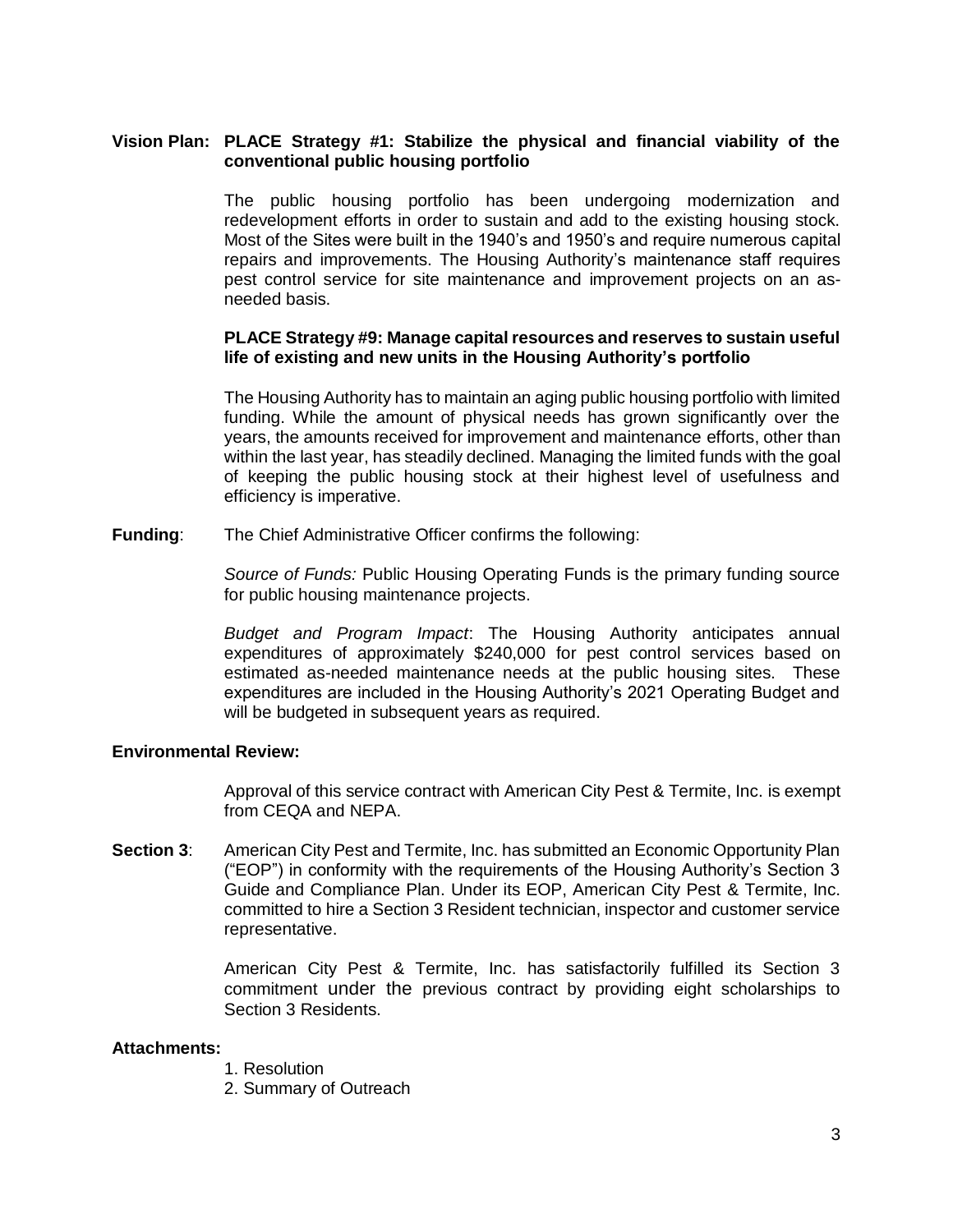#### **RESOLUTION NO.**\_\_\_\_\_\_\_\_\_\_\_\_\_\_\_

## **RESOLUTION AUTHORIZING THE PRESIDENT & CEO, OR DESIGNEE, TO EXECUTE A CONTRACT WITH AMERICAN CITY PEST & TERMITE, INC. FOR AN INITIAL ONE-YEAR TERM WITH FOUR (4) ONE-YEAR OPTIONS TO EXTEND, FOR AS-NEEDED PEST CONTROL SERVICES, PURSUANT TO AWARD UNDER IFB HA-2020-139 FOR A TOTAL AMOUNT NOT-TO-EXCEED \$1,200,000**

**WHEREAS**, the Housing Authority of the City of Los Angeles ("Housing Authority") requires pest control service on an as-needed basis for the maintenance of its public housing sites;

**WHEREAS,** the Housing Authority has determined the most effective and feasible manner of obtaining qualified pest control services is by contracting for such services;

**WHEREAS**, on December 2, 2020, the Housing Authority issued Invitation for Bid Number ("IFB") No. HA-2020-139, seeking firm fixed-price bids for as-needed pest control services;

**WHEREAS**, following review of the bids received in response to the IFB, as detailed in the Report of the President and CEO of the same date herewith, it was determined that American City Pest & Termite, Inc., submitted the lowest, responsive and responsible bid;

**WHEREAS**, the Housing Authority desires to award and enter into a one year contract with four one-year options to renew, with American City Pest & Termite, Inc.; and

**WHEREAS**, the Chief Administrative Officer confirms the necessary funds are available and included in the Housing Authority's 2021 Annual Budget with additional funds for the contract to be budgeted annually and adopted as part of subsequent years' Annual Budgets.

**NOW, THEREFORE, BE IT RESOLVED** that the Board of Commissioners authorizes the President and CEO, or designee, to execute a contract with American City Pest & Termite, Inc., for an initial one-year contract term with four (4) one-year options to extend for a total contract amount not-to-exceed \$1,200,000, to provide pest control services on an as-needed basis.

**BE IT FURTHER RESOLVED** that this Resolution shall take effect immediately.

JAMES JOHNSON CITY OF LOS ANGELES

APPROVED AS TO FORM: HOUSING AUTHORITY OF THE

BY: \_\_\_\_\_\_\_\_\_\_\_\_\_\_\_\_\_\_\_\_\_\_\_\_\_ BY: \_\_\_\_\_\_\_\_\_\_\_\_\_\_\_\_\_\_\_\_\_\_ GENERAL COUNSEL CHAIRPERSON

DATE ADOPTED: \_\_\_\_\_\_\_\_\_\_\_\_\_\_\_\_\_\_\_\_\_\_\_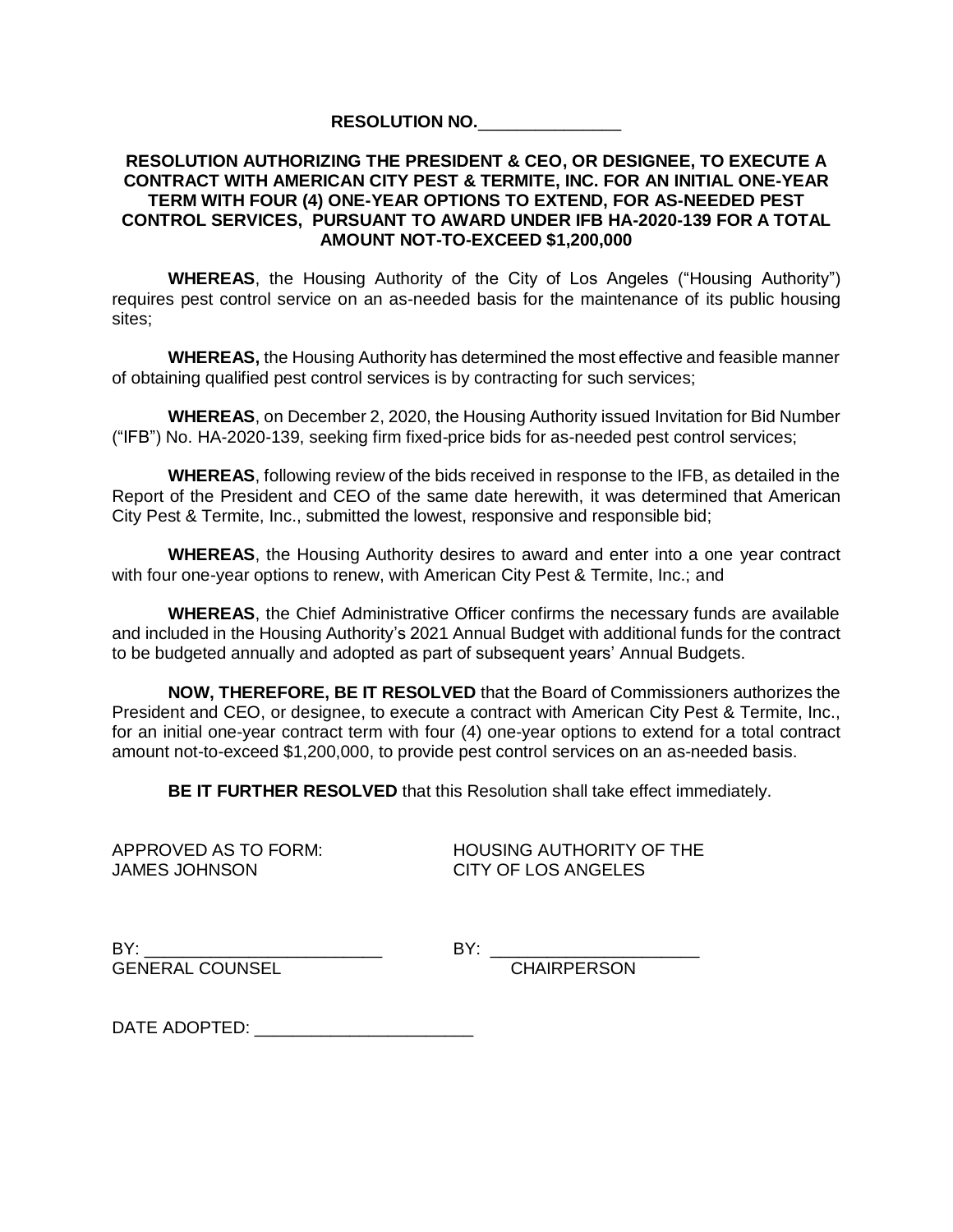# **Summary of Outreach**

#### **IFB No. HA-2020-139 AS-NEEDED PEST CONTROL SERVICES**

#### **A. Funding Source**

 $\boxtimes$  Federal  $\Box$  Non-Federal  $\Box$  Mixed Funding

# **B. Advertisement; Minority/Women Outreach**

General Services advertised the Invitation For Bid ("IFB") on the City of Los Angeles' Business Assistance Virtual Network ("LA-BAVN") website starting on December 2, 2020, until the submission deadline of January 5, 2021, for a total of 35 days. A total of 29 vendors viewed the IFB on the LA-BAVN website. Additionally, the IFB notice was emailed to 14 vendors from a list provided by the Housing Services Department and the General Services Department vendor database.

In support of the Housing Authority's policy to contract with Minority Business Enterprises ("MBEs"), Women's Business Enterprises ("WBEs") and Labor Surplus Area ("LSA") businesses to the extent possible, on December 3, 2020, notice of this IFB was also provided to the List of Recognized Minority and Women-owned Business Organizations maintained by the Housing Authority and to the local office of the U.S. Small Business Administration ("SBA").

#### **C. Pre-Bid Conference**

Due to COVID-19 restrictions, a pre-bid conference was not held. However, interested bidders were provided with the opportunity visit sites as detailed below.

#### **D. Pre-Bid Site Visits**

Prospective bidders were given the option to schedule, at their discretion, site visits directly with site Managers. No prospective bidders took advantage of the opportunity.

# **E. Addenda**

Addenda No. 1, was posted on LA-BAVN on December 15, 2020.

#### **F. Receipt of Bids**

The following two (2) bids were received by the submittal deadline of January 5, 2021:

| <b>Company Name</b>                       | <b>Total Bid Price</b> |
|-------------------------------------------|------------------------|
| American City Pest & Termite, Inc.        | \$464,905.80           |
| Intergrated Pest Control Management, Inc. | \$1,178,843.00         |

As detailed in the accompanying Report of the President and CEO, the bid submitted by American City Pest & Termite, Inc. was determined price reasonable.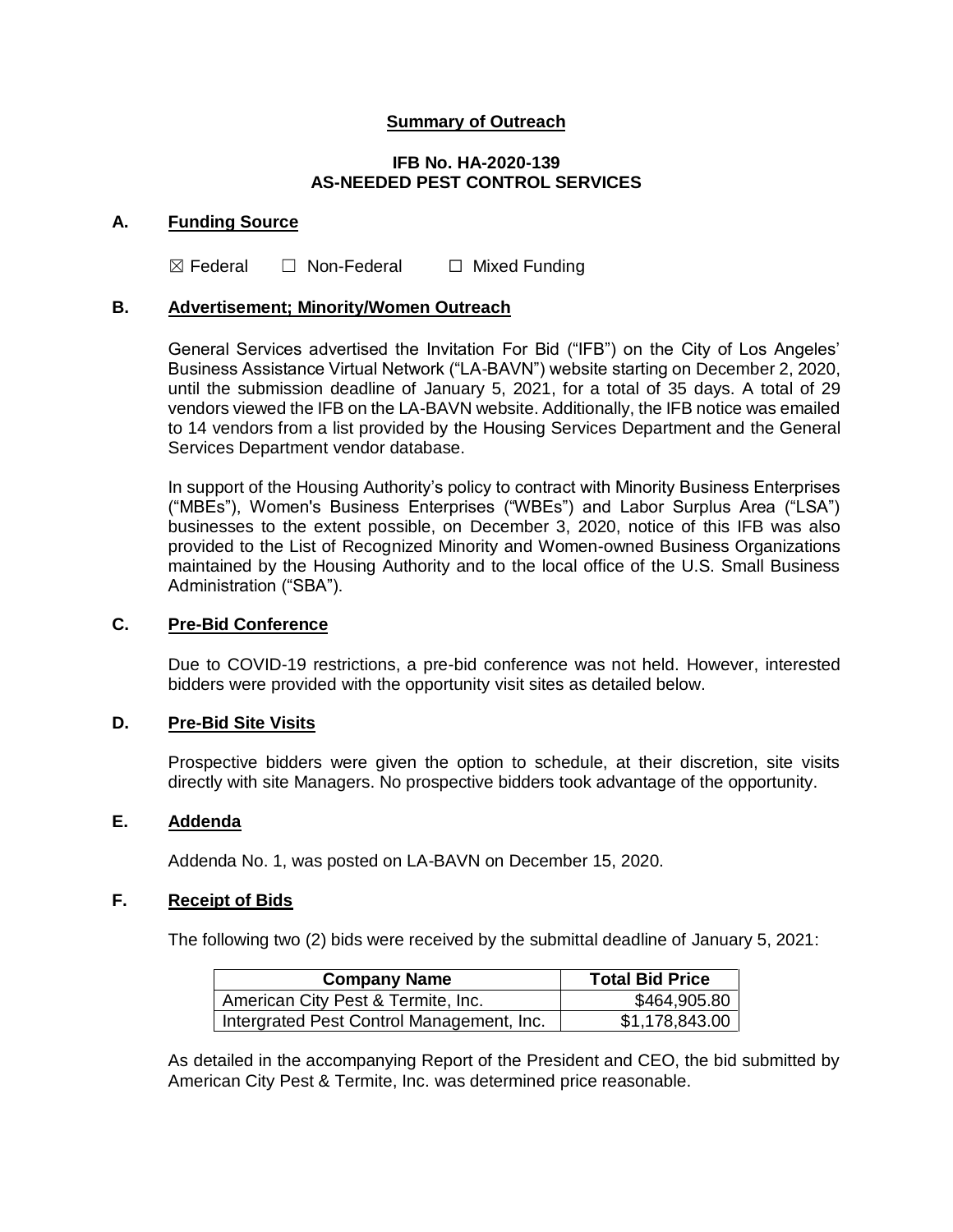# **G. Review of Bids for Responsiveness and Contractor Responsibility**

The Contract Administrator determined that the bid submitted by American City Pest & Termite, Inc. was responsive and responsible to the IFB and that the bid submitted by Intergrated Pest Control Management, Inc. was not, as Intergrated did not satisfy the minimum of 5 years of prior work experience required under the IFB.

## **H. Recommendation for Award**

The Housing Services Department recommends American City Pest & Termite, Inc. for contract award.

#### **I. Workforce Profile**

American City Pest & Termite, Inc., submitted a Workforce Profile that revealed the following workforce composition:

| Company                               | <b>Employees</b> |                                                   |
|---------------------------------------|------------------|---------------------------------------------------|
| American City Pest &<br>Termite, Inc. | Total:           | 41<br>33 minorities = $80\%$<br>11 women $= 27\%$ |